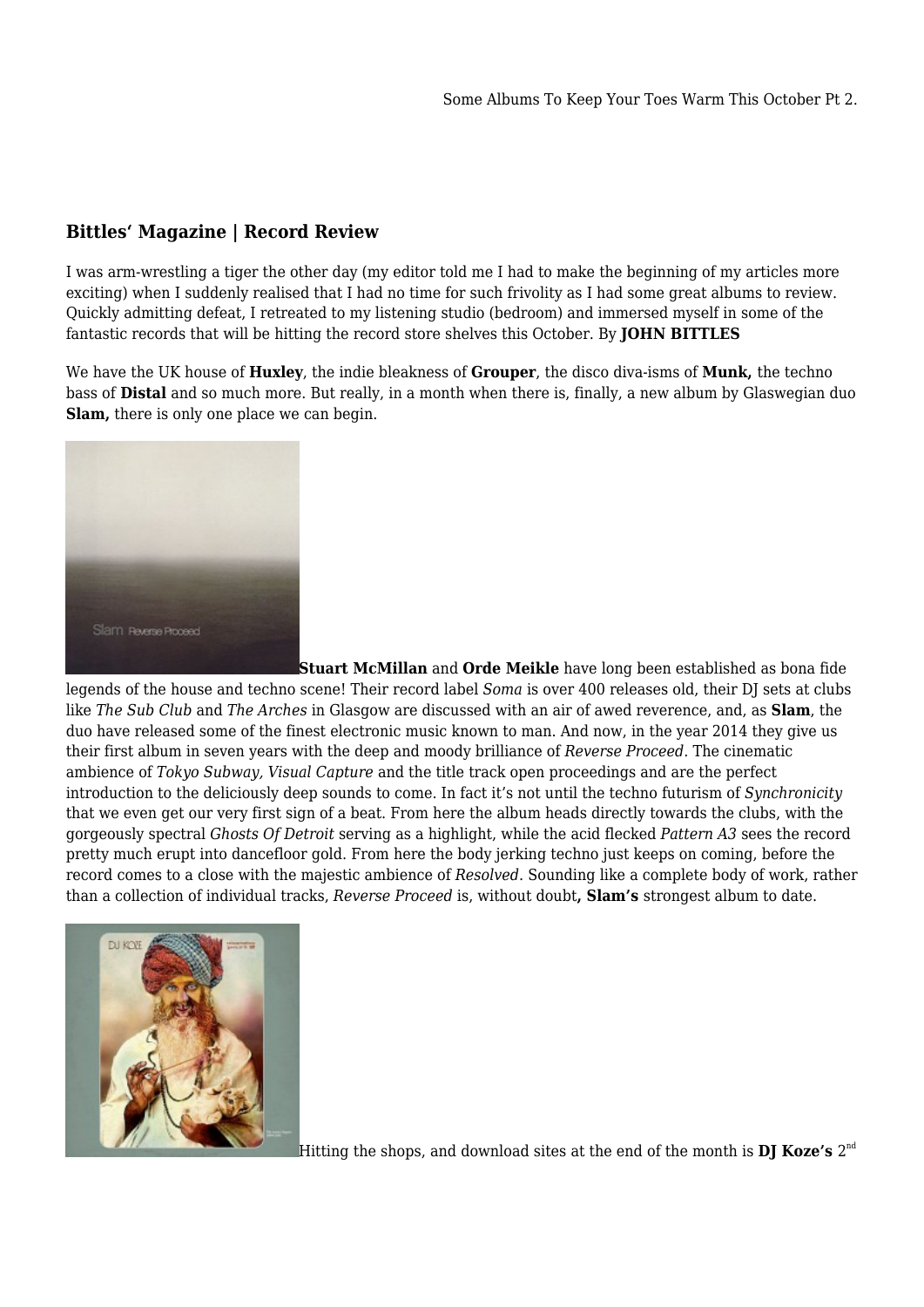volume of his *Reincarnations* series, which collects together some of his most highly sought after remixes. The first volume released in 2009 was a leftfield house gem, and, thankfully, the next edition is every bit as good. With a seemingly innate ability to inject an extra dose of emotion into even the most mundane of tracks, the standard in these thirteen remixes is extremely high. His much lauded versions of *Bad Kingdom* by **Moderat**, *It's Only* by **Herbert** and *Black Water* by **Apparat** are all present and correct. Yet, it is the dose of melancholy which he adds to his remixes of *Jo Gurt* by **Superflu**, *Found Out* by **Caribou** and *Faith* by **Ada** that are the real stars of the show. Highly recommended!



[H](https://titel-kulturmagazin.net/wp-content/uploads/KRANK189_5x5_300dpi_350.jpg)ow do you follow up an album like *The Man Who Died In His Boat* which was

described by **NME** as "a master-class in medicated bleakness"? If you're anything like **Liz Harris**, who releases majestically immersive ambient folk music as **Grouper,** you relocate to Portugal and record something spellbindingly affecting, bleak and beautifully sad. Out at the end of the month, *Ruins* is a collection of eight tracks of mystical soundscapes which are so sorrowful and dejected sounding that, at times, it is hard not to burst into tears. Yet, there is something about the album which is undeniably beautiful and makes you hold it ever closer to your heart. Sounding like someone crying forlornly in the rain, **Grouper's** music should be heard by everyone who has ever been devastated by the ravages of love.



[C](https://titel-kulturmagazin.net/wp-content/uploads/F3-Front_350.jpg)ontinuing the austere feel, Copenhagen trio **Future 3** return this month

with their first album in thirteen years. *With And Without* is as stunningly strange and exquisite sounding as anyone who has had the pleasure of hearing their music before might expect. The record is a twinkling, lovelorn collection of lush ambient pieces and downbeat pop that, even after repeated listens, still manages to send shivers down the spine. *Mmn* opens the record with an eerie, yet epic electronic air, with the half-heard vocals and strange melody-line combining majestically to form something to both unsettle and delight. From here the album emits a hazed, all enveloping fog, with tracks like *Revenant, Signature* and *August* revelling in a world of drug induced lethargy. Those missing the hushed beauty of **The Cocteau Twins** or **Slowdive** will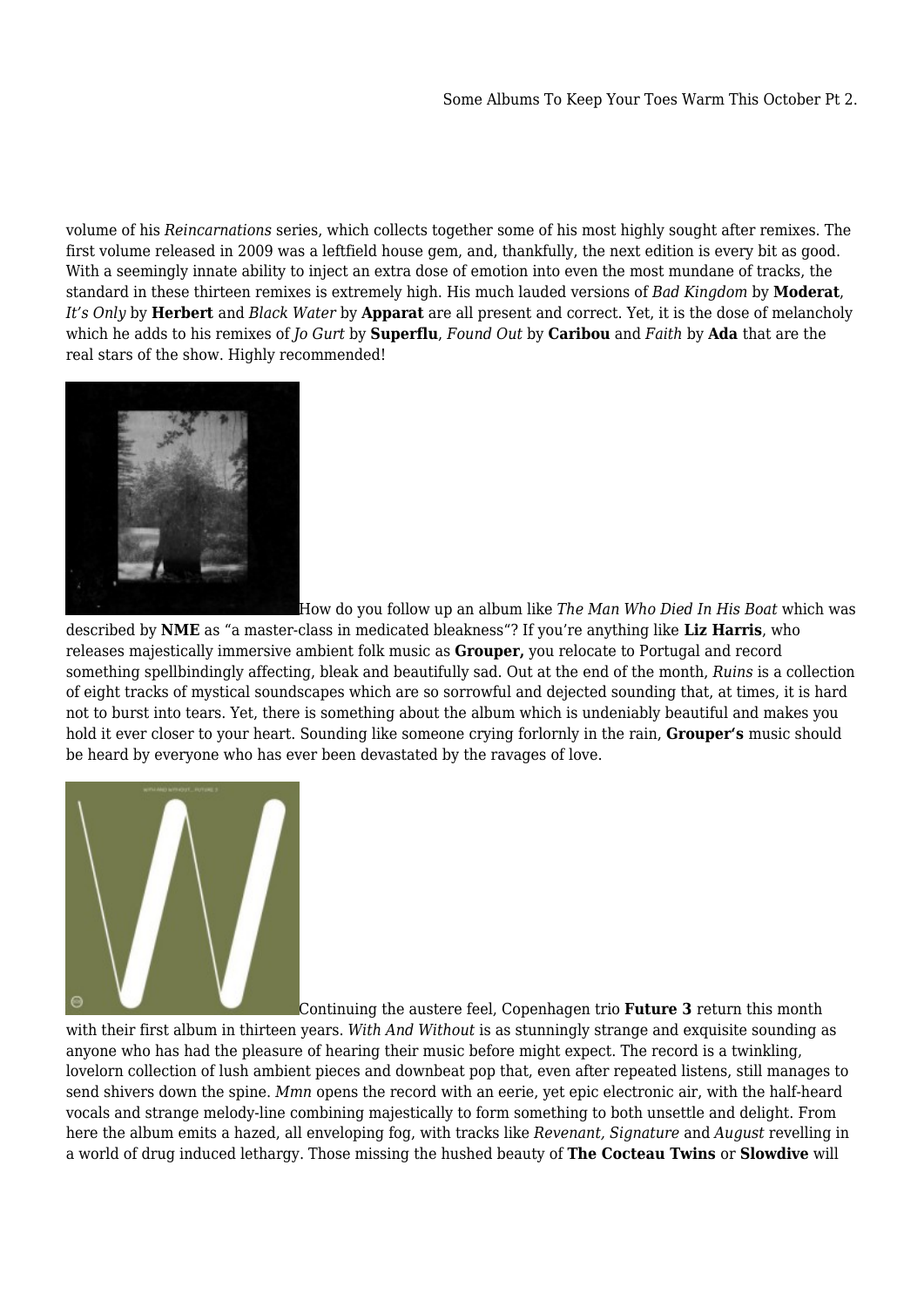find much to love here.



**L[I](https://titel-kulturmagazin.net/wp-content/uploads/Gomma200CD-artwork_350.jpg)ZZIE PAIGE** If all that sounds a bit too gloomy for you then you might be impressed by the uplifting disco of *Chanson 3000* by *Gomma* mainstays **Munk**. Opener *Cartoon* is a slo-mo vocal house delight, which paves the way for the retro disco sound of *Happiness Juice* and the **Joey Negro** getting his sweat on sound of *The Beat*. *Misterio* features a rave-tinged synth and a Chicago-style spoken word vocal, *Transient Lover* is sexually charged house, while the excellent *Desire To Believe* recalls the tribalism's of **Deep Dish**. While some of **Munk's** previous releases have left me rather cold, this is a fun album to stick on as you get yourself ready for a night out.



[E](https://titel-kulturmagazin.net/wp-content/uploads/pv133-2_350.jpg)ven more smile inducing house-based grooves can be found on the packed

label compilation *Permanent Vacation 3*. Out on the 24<sup>th</sup> of October, the record boasts two CDs of the type of dance music that could convince even the most sour-faced of house haters to break out into a shuffle every now and again. And while some of the names on here will be unfamiliar to most, don't let that put you off since there are some absolute gems to be found. While tracks and remixes by the likes of **John Talabot, The Field, Woolfy, Daniel Wang** and **Recondite** all feature, it is the tunes by the lesser known acts which make the album such a wonderful listen. A must buy for space cadets, future boogieists, and cosmic pioneers everywhere.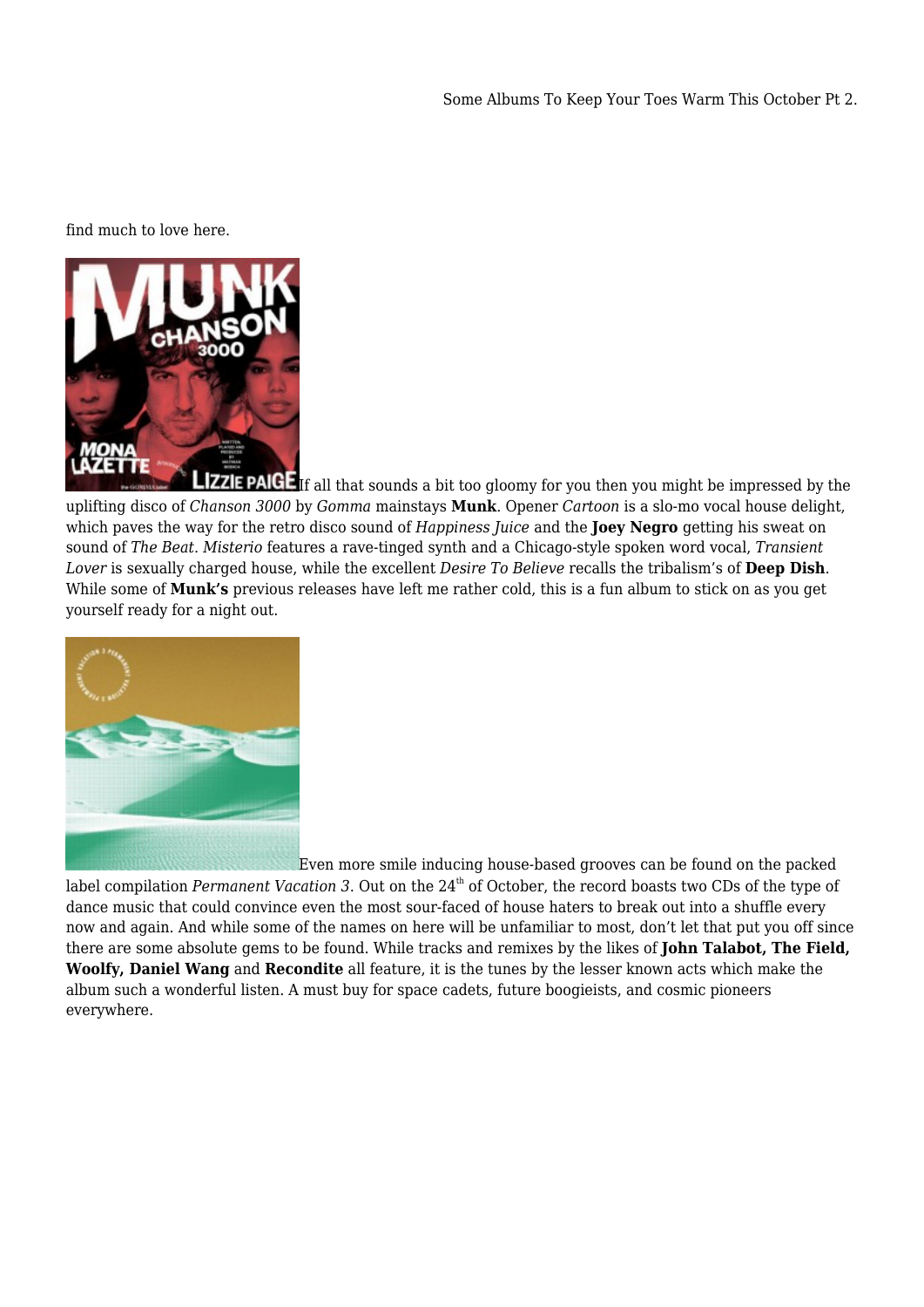

[A](https://titel-kulturmagazin.net/wp-content/uploads/Folder_3502.jpg)nother great album to get you excited about music and life is *Five Years*

*Lost*, a very special collection of tracks that is being released to celebrate five years in existence for the Berlinbased *Ritter Butzke Studio* club. Residents **Patryk Molinari, Kariose Naturale** and **Mario Aureo & Manuel Moreno** all contribute highlights, with **Patryk Molinari's** *Paranoid* being the pick of a thoroughly excellent bunch. Featuring a variety of styles from disco to techno, and deep house to electro, the quality doesn't once let up. If this is the type of music they play at the *Ritter Butzke Studio* then I need to book my next trip to Berlin pretty damn soon.



[A](https://titel-kulturmagazin.net/wp-content/uploads/ANTIME010_front_350.jpg)nother album which shocked me with its greatness comes in the form of

*Yaruto* by **Kalipo**. A new name to me, **Kalipo** is the pseudonym of Jakob Häglsperger, who is best known as one third of electronic pop act **Frittenbude**. His solo album *Yaruto* is a strikingly melancholy affair, awash with soft synths, soaring melodies and a sense of yearning that eagerly worms its way into your soul. Tracks such as *Lux, Come* and *Take Care Of Your Paradise* recall the emotional electronica of **Caribou**, while *Get Rich* could well be vintage **Paul Van Dyke**. A gloriously moving listening experience, that deserves to be heard by just about everybody in the world. It is up to people like us to make vital records like this a success.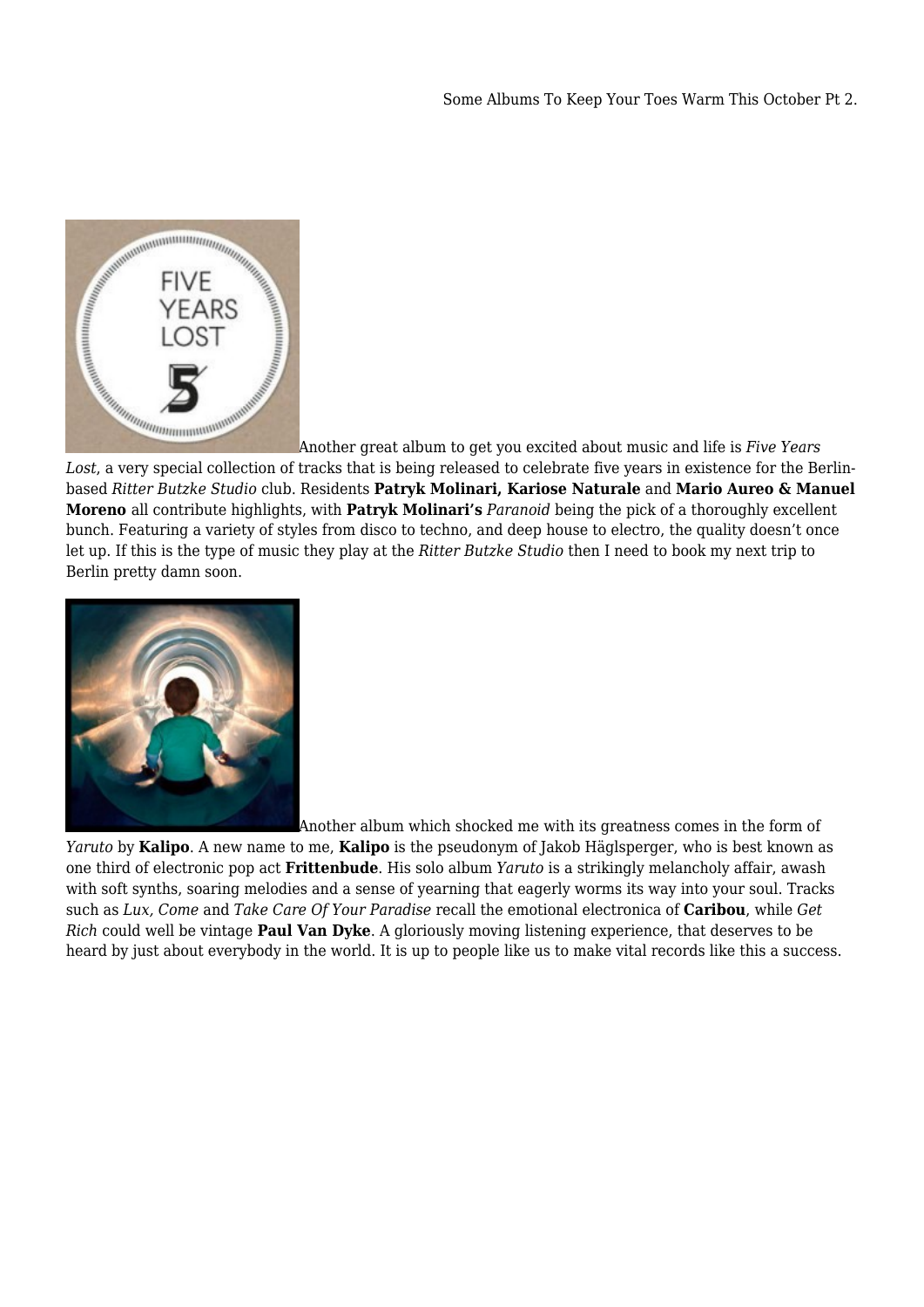

[W](https://titel-kulturmagazin.net/wp-content/uploads/distal-retrograde-space-opera_350.jpg)hen I read the press blurb for *Retrograde Space Opera* by **Distal**, which

claims the album forms the "back-drop to an extensive label-long space opera"*,* I wasn't particularly sure what to expect. Is this where the bassbin botherer crawls up his own backside where he will reside until we all proclaim him the God of the netherworld? Thankfully, that is not the case! In fact, this densely produced album is an exciting and vibrant collision of genres and styles. Tracks like *Sewers Of Gattaca, Jaws Of Deltroy* (you can see why I was worried) and *Holding Pattern* expertly fuse the wilful experimentation of the best of UK bass music together with the urban futurisms of Detroit techno to simply stunning effect. Recalling the aural delights of **Juan Atkins** or **Derrick May**, this is an absorbing listen for those who like their techno tough, and with a raw, cerebral edge.



[A](https://titel-kulturmagazin.net/wp-content/uploads/HUXLEY_350.jpg)fter a few years of exciting the underground, bass-infused house artist

**Huxley** is now ready to hit the big time by releasing his debut album *Blurred.* Coming out on **Will Saul's** respected *Aus Music* label, the record sees **Huxley** expand his palette with a warm, house record that is a versatile little beast. The strings on opening track *I Want You* alone are enough to make most house fans give praise to God. The futuristic RnB of the opening track is quickly followed by the dubstep bass wobble of *Barne Dance*, while *Give 2 U* fuses vocal house, techno and rave. From here we get drum & bass, **Disclosure**-style house, lush soul grooves, and so much more. A little exhausting at times, this is dance music that will hit the spot for anyone under the age of eighteen.